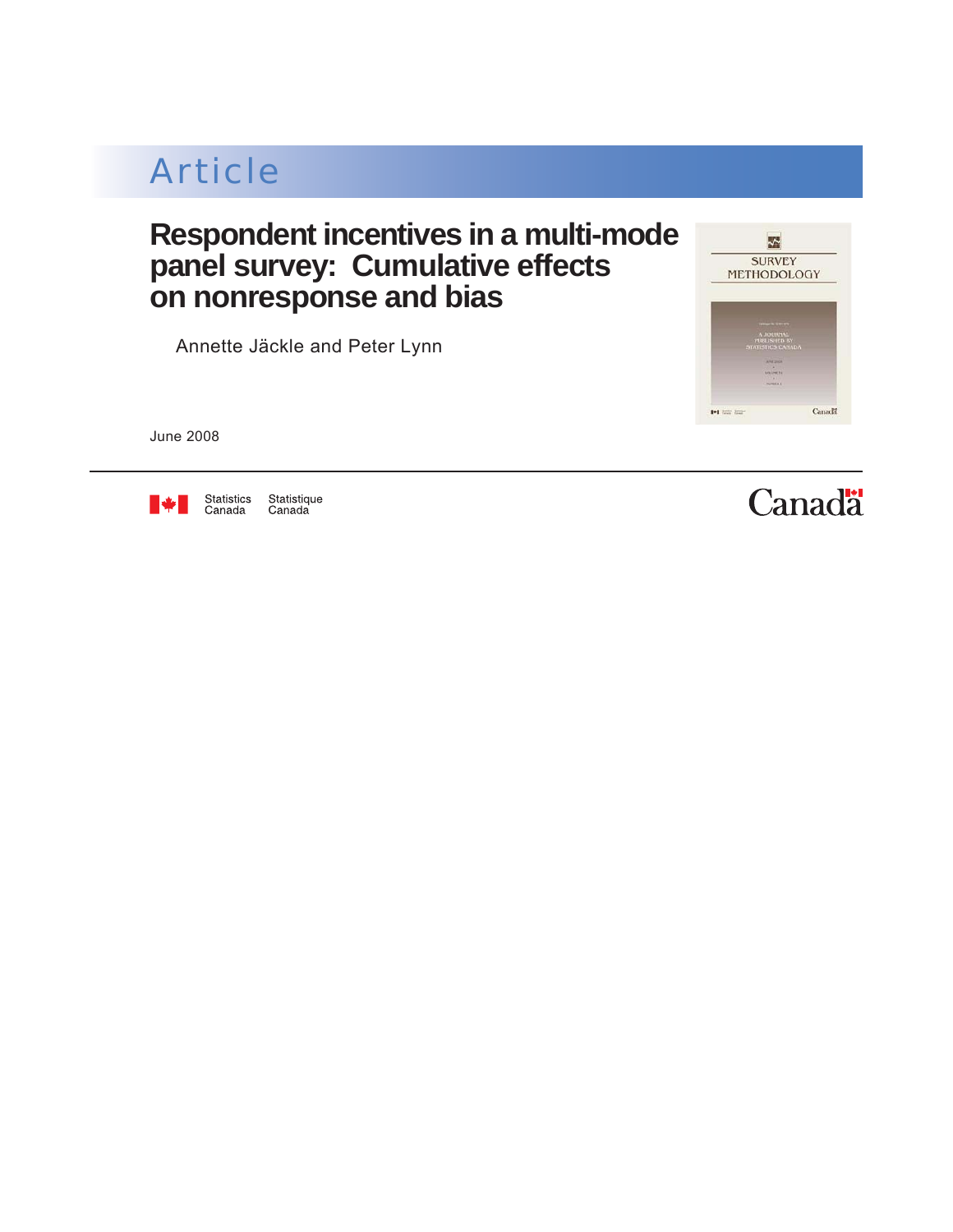### Respondent incentives in a multi-mode panel survey: Cumulative effects on nonresponse and bias

Annette Jäckle and Peter Lynn $<sup>1</sup>$ </sup>

#### Abstract

Respondent incentives are increasingly used as a measure of combating falling response rates and resulting risks of nonresponse bias. Nonresponse in panel surveys is particularly problematic, since even low wave-on-wave nonresponse rates can lead to substantial cumulative losses; if nonresponse is differential, this may lead to increasing bias across waves. Although the effects of incentives have been studied extensively in cross-sectional contexts, little is known about cumulative effects across waves of a panel. We provide new evidence about the effects of continued incentive payments on attrition, bias and item nonresponse, using data from a large scale, multi-wave, mixed mode incentive experiment on a UK government panel survey of young people. In this study, incentives significantly reduced attrition, far outweighing negative effects on item response rates in terms of the amount of information collected by the survey per issued case. Incentives had proportionate effects on retention rates across a range of respondent characteristics and as a result did not reduce attrition bias in terms of those characteristics. The effects of incentives on retention rates were larger for unconditional than conditional incentives and larger in postal than telephone mode. Across waves, the effects on attrition decreased somewhat, although the effects on item nonresponse and the lack of effect on bias remained constant. The effects of incentives at later waves appeared to be independent of incentive treatments and mode of data collection at earlier waves.

Key Words: Attrition; Item nonresponse; Mail survey; CATI; Unconditional incentive; Conditional incentive.

#### 1. Introduction

Surveys around the world are facing declining response rates and, with this, increasing risks of nonresponse bias if nonrespondents' characteristics systematically differ from respondents' characteristics. For panel surveys this is particularly problematic, since even low nonresponse rates at each wave can lead to large cumulative losses. If nonresponse is differential, bias could increase with the duration of the panel. In order to boost participation rates, survey organisations increasingly offer respondent incentives. This paper provides new evidence on the cumulative effects of incentives on attrition, attrition bias and item nonresponse, using data from a large scale, multi-wave, mixed mode incentive experiment on a UK government panel survey of young people.

The effects of incentives have been studied in many settings: monetary incentives increase response more than gifts or lotteries (Church 1993; Singer, Hoewyk, Gebler, Raghunathan and McGonagle 1999); unconditional incentives (i.e., those incentives that are given at the time of the survey request) increase response more than conditional incentives (those that are promised in return for participation) (Church 1993; Goyder 1994; Hopkins and Gullickson 1992; Singer et al. 1999); response rates increase with the value of the incentive (Armstrong 1975; Church 1993; Fox, Crask and Kim 1988; Hopkins and Gullickson 1992; Rodgers 2002; Yu and Cooper 1983); incentives have larger effects in studies with low response rates and larger effects

-

in postal than interviewer administered surveys (Singer et al. 1999). Most evidence of differences between modes in the effect of incentives, however, stems from comparisons of separate studies and fails to control for differences in other measures affecting response. As a result, differences in the effects of incentives are not necessarily genuine mode effects. The study by Ryu, Couper and Marans (2006) is an exception. The authors compared the effects of monetary incentives and gifts in a mixed mode postal and face-to-face survey. Their study did not, however, include a no-incentive condition and so did not allow an evaluation of the magnitude of incentive effects across modes. We compared the effects of incentives in a mixed postal and computerassisted telephone interviewing (CATI) survey and, in postal mode, also examined the effects of conditional and unconditional incentives.

Research on the effects of incentives has focused on response rates and little is known about the effects on bias, the ultimate reason for concern about low response. Incentive studies are mostly limited to studying effects on bias in sample composition and some studies have found that incentives disproportionately increase participation of respondents typically under-represented, for example those with low education (Singer, Van Hoewyk and Maher 2000), poor (James 1997), black or poor (Mack, Huggins, Keathley and Sundukchi 1998), of black or Indian minority ethnic groups, living in larger households or households with dependent children, aged 0-20, or single (Stratford, Simmonds and Nicolaas 2003). Biases in sample composition are

<sup>1.</sup> Annette Jäckle, Institute for Social and Economic Research, University of Essex, Colchester CO4 3SQ, UK. E-mail: aejack@essex.ac.uk; Peter Lynn, Institute for Social and Economic Research, University of Essex, Colchester CO4 3SQ, UK. E-mail: plynn@essex.ac.uk.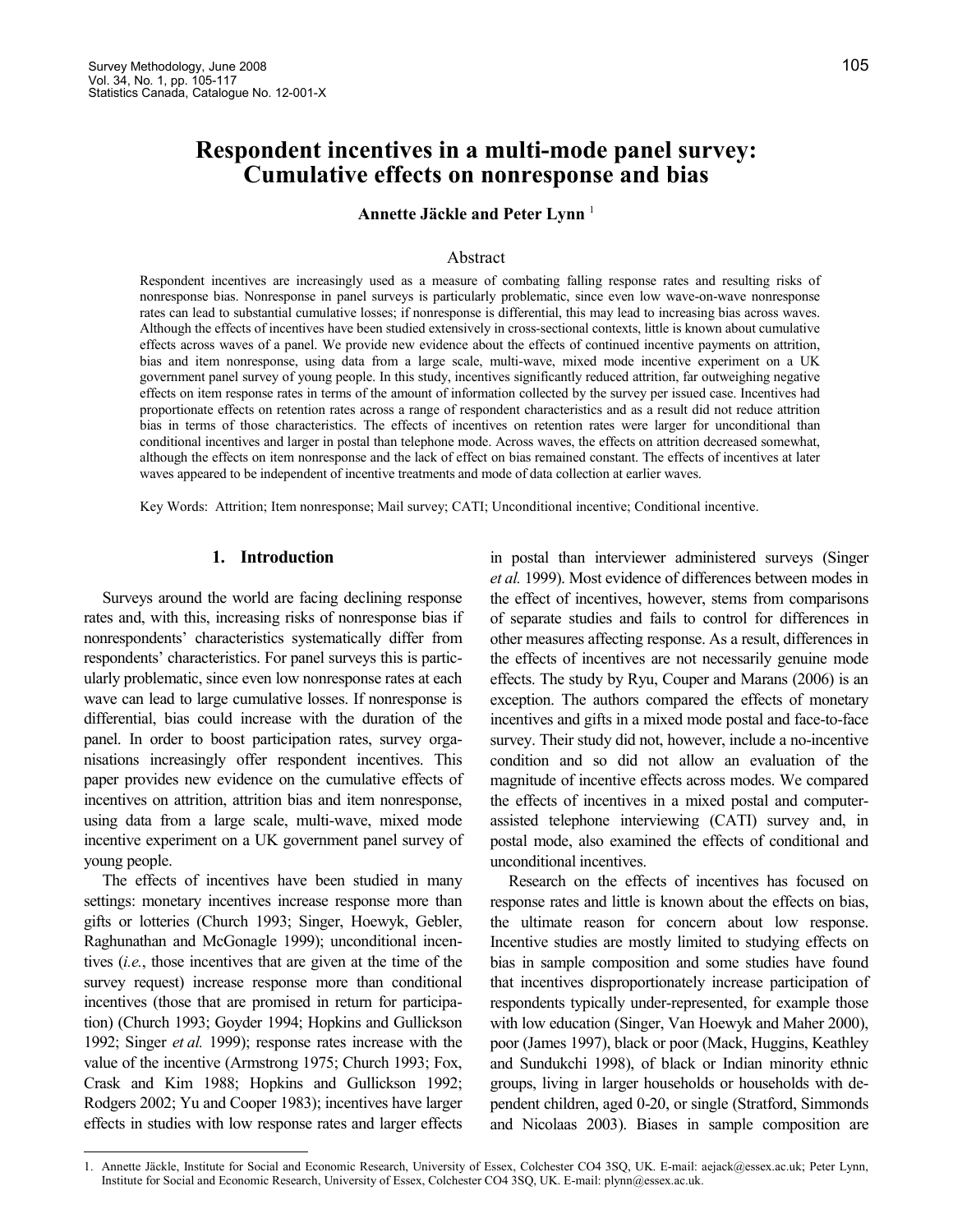however not necessarily correlated with biases in important survey estimates, especially since typically only a handful of compositional characteristics are studied. Ultimately, studies of nonresponse bias are limited by the lack of information about nonrespondents, a limitation which can be overcome to some extent by panel studies, where information about nonrespondents is available from waves prior to the dropout. We estimate the extent of bias due to attrition in terms of sample composition and survey variables. We then assess the effectiveness of incentives at reducing bias, exploiting the information on attriters available from the panel.

Additionally, little is known about the effects of incentives over waves of a panel survey, whether the same treatment is administered repeatedly or whether the treatment changes between waves. In a review of the use of incentives in longitudinal studies, Laurie and Lynn (in press) concluded that, given the cost implications of changing incentive conditions, there was surprisingly little evidence about the longer term effects of such changes to guide survey practitioners. Quoting an internal memorandum of the US Census Bureau, Ward, Boggess, Selvavel and McMahon (2001) wrote (see page 2) that a "review of the well-known longitudinal studies (Downs 1999) found that all non-Census Bureau studies used a monetary incentive during each wave, but there had been no scientific tests to determine the effectiveness of the incentives". If attrition leads to dropout of the least co-operative, the sample might increasingly be composed of committed respondents who are less responsive to incentives, because they are sufficiently motivated to participate even without the incentive (Laurie and Lynn in press). In this case, incentives may have decreasing marginal effects on response rates over the life of the panel. By the same token, incentives may have increasing effects on attrition bias, if they have disproportionate effect on sample members who would otherwise be more likely to drop out. Although some incentive studies have been carried out in the context of panels, they mostly only covered one wave, or examined the effect of changes in incentive treatment from one wave to the next. Martin, Abreu and Winters (2001) and Ward et al. (2001), for example, studied the effects of incentives on conversion rates of previous wave nonrespondents; Rodgers (2002) and Laurie (2007) examined the effects of changes in incentive values in a panel. The only studies which examined the effects of incentives over more than two waves appear to be those by James (1997), Mack, Huggins, Keathley and Sundukchi (1998) and Laurie and Lynn (in press), who reported that the positive effect of an incentive paid early in a panel persisted for several waves even without repeated incentive payment. These studies, however, only examined the effect of an incentive paid in a

single wave and did not examine the cumulative effects of incentives offered over successive waves. We examine the cumulative effects of continued incentive payments across three waves spanning a time frame of three years, as well as the effects of changes from telephone to postal mode and from conditional to unconditional incentive treatment.

Finally, there is conflicting evidence in the literature about the effects of incentives on data quality. Although concern is frequently voiced that incentives may lead to lower data quality, by marginally increasing the motivation of respondents who would otherwise have dropped out of the study and are not sufficiently able or motivated to respond diligently, existing studies have either found that incentives lead to improved respondent effort and less item nonresponse (James and Bolstein 1990; Mack et al. 1998; Singer et al. 2000), or have found no relationship (Berk, Mathiowetz, Ward and White 1987; Davern, Rockwood, Sherrod and Campbell 2003; Goyder 1994; Shettle and Mooney 1999; Singer et al. 1999; Teisl, Roe and Vayda 2005; Tzamourani and Lynn 1999; Willimack, Schuman, Pennell and Lepkowski 1995). Item nonresponse is potentially critical, because analysts typically only use cases with complete data. This leads to losses in efficiency due to reductions in sample sizes and, similar to unit nonresponse, can lead to biased estimates and invalid inference if item nonrespondents are not a random subset of the sample (Mason, Lesser and Traugott 2002). Problems of item nonresponse increase for multivariate analysis, if the patterns of missingness vary across items, and for analysis of change, which in addition depends on complete information at different points in time. Since incentives may affect both unit and item nonresponse, it is then not clear what their net effect may be on repeated measures derived from a panel study. We examined the effect of incentives on item nonresponse rates and calculated their net effect on attrition and item response.

#### 2. Hypotheses tested

The outcomes measured for this analysis were the attrition rate, item nonresponse rate and attrition bias. Attrition was an absorbing state, since the survey did not reissue nonrespondents at later waves. Item nonresponse was measured as the number of non-filtered items missing, either due to refusals or 'don't know' answers. (Non-filtered items are those which apply to all sample members: items for which eligibility is determined by the response to an earlier question are excluded from our measure of item nonresponse.) Attrition bias was measured in terms of sociodemographic characteristics and wave 1 survey measures. These three outcome measures were used to test the following: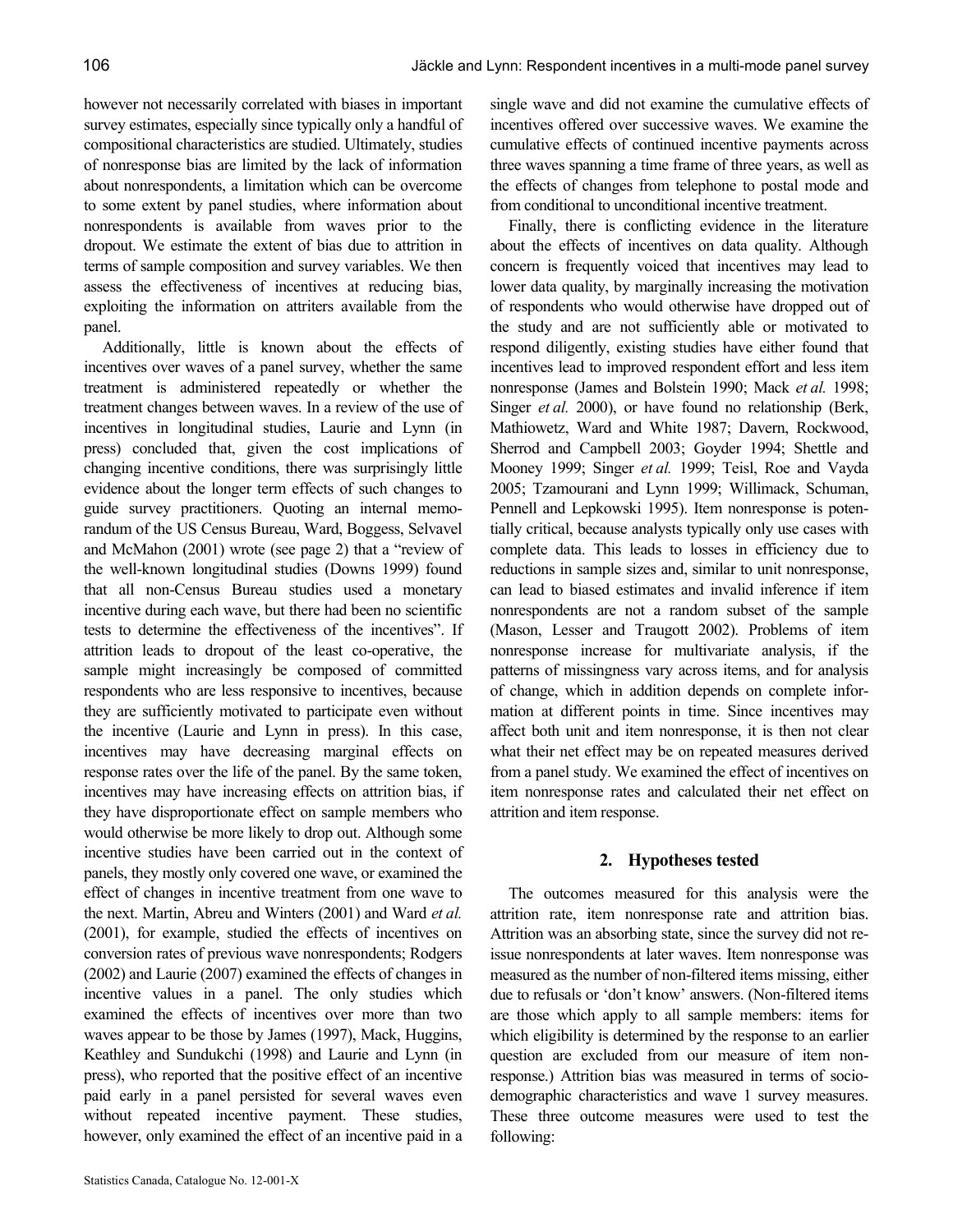H1: Effects of incentives on attrition, item nonresponse and attrition bias.

In previous studies incentives have generally increased response rates, be it because norms of social exchange oblige the respondent to return a "favour" (norm of reciprocity, Gouldner 1960) or because the incentive substitutes for a lack of motivation to participate for other reasons, such as civic duty or topic interest (leverage-salience theory, Groves, Singer and Corning 2000). Incentives may in addition motivate respondents to provide better quality responses, reducing item nonresponse. At the same time incentives may change the sample composition to include more respondents who are not diligent about answering the survey questions, and as a result increase item nonresponse. Finally, incentives may have differential effects on attrition across sample members. Those with a high propensity to participate in the survey without the incentive may be less likely to be affected by incentives, while those more likely to drop out of the survey may be more susceptible. As a result, incentives may reduce attrition bias.

Null hypothesis H1: Incentives have no effect on attrition, item nonresponse or attrition bias.

#### H2: Effects of incentives across waves.

The effect of incentives in increasing unit and item response rates may weaken across waves, if attrition leads to dropout of the least motivated sample members and the remaining members are sufficiently motivated to participate for other reasons and hence less susceptible to incentives (Laurie and Lynn in press). However, the extent to which incentives reduce nonresponse bias could increase over waves, if incentives disproportionately retain those in the sample who are most likely to otherwise drop out.

 Null hypothesis H2: The effects of incentives do not change across waves.

#### H3: Effects of unconditional and conditional incentives in a panel context.

Previous studies, carried out on cross-sectional surveys, suggest that unconditional incentives have larger effects on unit nonresponse, possibly because the prepayment signals that the survey organisation trusts the sample member will participate, reinforcing the norm of reciprocity. Whether the different incentive conditions have different effects on item nonresponse is not clear.

 Null hypothesis H3: Unconditional and conditional incentives have similar effects in a panel context.

#### H4: Effects of incentives in postal and telephone mode.

Comparisons of previous studies suggest that incentives have a larger effect in postal mode, possibly because in telephone mode the interviewer already functions as an external motivator to increase both unit and item response (Singer et al. 1999) and the scope for additional improvements is smaller. The same may not necessarily be true in a panel context where the effect of mode on response may be mediated by the respondent's experience of previous waves. Null hypothesis H4: Incentives have similar effects in

postal and telephone mode.

H5: Effects of changes over waves in mode or incentive treatment.

Compared to sample members allocated to the same mode and treatment across waves, those who were allocated to different treatments or different modes may differ in their experiences of previous survey waves and their expectations about future waves. As a result, the effect of incentives may not only be conditional on mode at the current wave, but may be influenced by the incentive treatment and mode in previous waves.

 Null hypothesis H5: Changes in mode or incentive treatment over waves do not have lasting effects.

H6: Effects of incentives across ability levels.

Sample members with low education levels are typically more likely to drop out of surveys. If incentives reduce attrition bias, they should therefore disproportionately reduce attrition among lower achievers. Low ability respondents may at the same time be more likely to provide incomplete responses, if they find the task of completing the postal questionnaire more difficult. Therefore, incentives *may* increase mean levels of item nonresponse.

 Null hypothesis H6: Incentives have similar effects across ability levels.

#### 3. Study design

The Youth Cohort Study of England and Wales (YCS) investigates transitions from compulsory education to further or higher education or the labour market and typically samples cohorts of 16 to 17 year-olds every two years, who are surveyed on several occasions at annual intervals. The incentives experiment was embedded in waves 2, 3 and 4 of cohort 10. The survey is managed and funded by the Department for Children, Schools and Families, who jointly designed the incentive experiment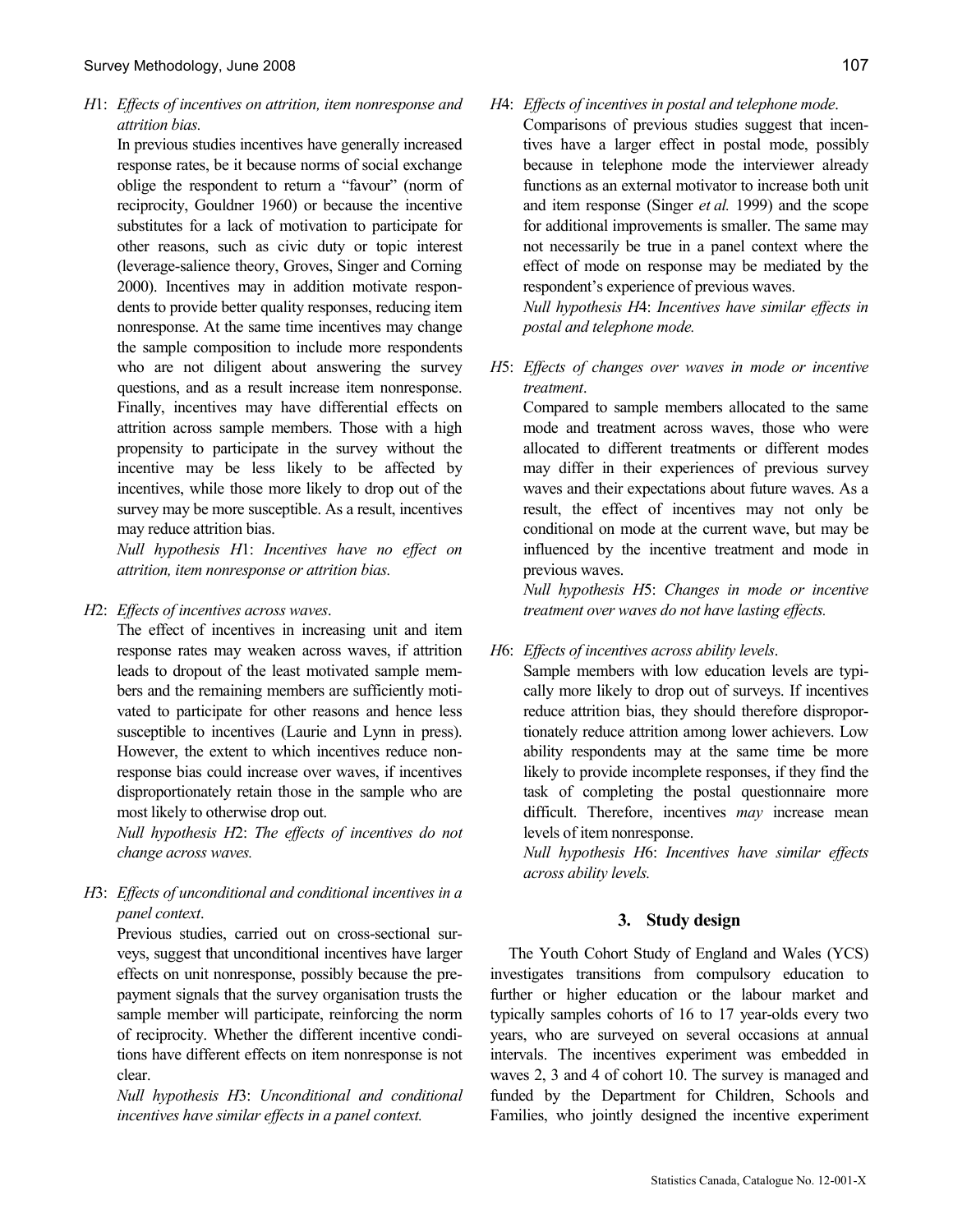with the National Centre for Social Research, the survey contractors for waves 2 and 3 of YCS cohort 10.

#### 3.1 The survey

The population studied in the YCS cohort 10 consisted of pupils in England and Wales who had reached minimum school leaving age of 16 in the 1998/1999 school year (Russell and Phelps 2001), that is, a one year age cohort of pupils born between 1-9-1982 and 31-8-1983. A 10% random sample was drawn from the registers of schools (excluding special schools and schools with fewer than 20 pupils of that age) in 1999, by asking schools to provide the names and addresses of pupils born on the  $5<sup>th</sup>$ ,  $15<sup>th</sup>$  and  $25<sup>th</sup>$ of every month. From the resulting file of 31,424 names and addresses a systematic random sample of 25,000 pupils was drawn. The first wave of the survey took place a year later in spring 2000, the second at the end of 2000, the third in spring 2002 and the fourth in spring 2003. Nonrespondents were not issued in subsequent waves and, as a result, attrition was monotonic.

Wave 1 was a postal survey with telephone follow-up of nonrespondents after 4 mailings (initial questionnaire mailing and three reminders). Based on reported examination results, wave 1 respondents were classified as either 'higher achievers' (if they had obtained 5 General Certificate of Secondary Education examination passes at grades A\* to C) or 'lower achievers' otherwise. This led to around one-third of wave 1 respondents being classified as lower achievers. At wave 2 roughly one third of issued sample members were randomly selected for additional questions on particular topics and assigned to computer assisted telephone interviewing (CATI). In addition to the core questionnaire, telephone respondents were administered a module on decisions about entering higher education (for higher achievers) or on educational and employment aspirations (for lower achievers). The remaining sample members were administered the core questionnaires by post. At wave 3 all lower achievers received the core mail questionnaire, although the telephone module continued to be carried for a third of higher achievers. At wave 4 all respondents were assigned to the core postal survey. Figure 1 illustrates the allocation to modes and incentives.

The core questionnaire remained mainly unchanged for the three experimental waves. Telephone respondents were asked the core questions before the additional modules. The core questionnaire was the same as the postal questionnaire, although some items were adapted for administration over the telephone. The average telephone interview took around 20 minutes. (The questionnaires and technical reports are available via the UK Data Archive in the appendices of the YCS User Guide at http://www.data-archive.ac.uk/ findingdata/snDescription.asp?sn=4571&key=YCS.)

#### 3.2 The incentives experiment

Facing growing concerns over declining response rates, an experiment was introduced in the second wave of cohort 10, to study the effect of incentive payments on response rates and nonresponse bias. A proportion of wave 1 respondents on both the postal and telephone surveys were sent a GBP5 voucher (approx. USD10 or EUR7), while the control groups received no such incentive. Additionally, in the postal survey the incentives were either unconditional (the incentive was sent with the initial mailing) or conditional (the voucher was promised in the original mailing, but only sent on receipt of a completed questionnaire). At waves 3 and 4, all incentives were paid unconditionally.

|               |                  | Postal core questionnaire. Reported exam results used to classify respondents for wave 2 |       |  |                    |                 |  |      |                |  |
|---------------|------------------|------------------------------------------------------------------------------------------|-------|--|--------------------|-----------------|--|------|----------------|--|
| Wave 1        |                  | allocation.                                                                              |       |  |                    |                 |  |      |                |  |
|               | Higher Achievers |                                                                                          |       |  |                    | Lower Achievers |  |      |                |  |
| Wave 2        |                  |                                                                                          | $1 -$ |  |                    |                 |  |      |                |  |
| Wave 3        |                  |                                                                                          |       |  | $- -$              |                 |  |      |                |  |
| Wave 4        |                  |                                                                                          |       |  | $- -$              | $- -$           |  |      | $\overline{u}$ |  |
| Ouestionnaire | $Core + Higher$  |                                                                                          | Core  |  | $Core + Education$ |                 |  | Core |                |  |
|               | education        |                                                                                          |       |  | and employment     |                 |  |      |                |  |

Notes:  $T =$  telephone,  $P =$  postal,  $x =$  control,  $u =$  unconditional incentive,  $c =$  conditional incentive. Arrows indicate changes in incentive treatment or mode allocation between waves.

Figure 1 Experimental design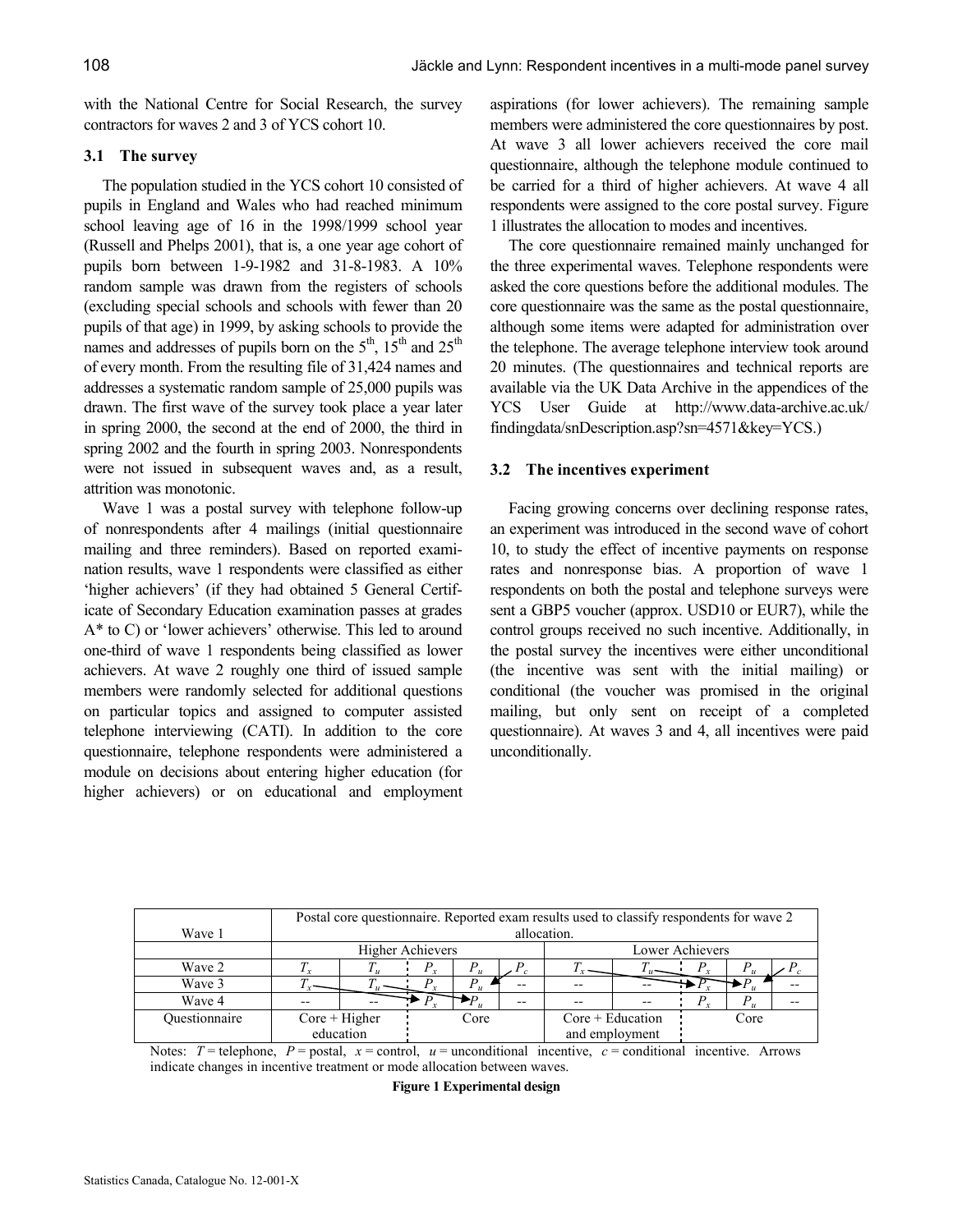#### 3.3 Allocation of respondents to modes and incentive treatments

At wave 2, wave 1 respondents were randomly assigned to either telephone or postal mode. The allocation of incentive treatments was however done at the school level (randomised cluster assignment by mode). Each school represented in the sample was allocated to one telephone treatment (control or incentive) and independently allocated to one, potentially different, postal treatment (control, unconditional incentive or conditional incentive), so that all sample members from the same school approached in the same mode received the same incentive treatment.

The 4,712 wave 1 lower achiever respondents were stratified by identification number within school within Government Office Region and alternately allocated to telephone and postal treatments. We have excluded from the analysis 627 cases for which there was no valid telephone number on file, as those amongst this group who had been allocated to telephone mode were approached by post. Consequently, analysis of lower achievers is restricted to 2,097 approached by telephone and 1,988 approached by post.

A similar procedure was carried out for higher achievers, except that a larger proportion was allocated to postal treatment. There were 8,909 wave 1 higher achiever respondents of which 751 had no valid telephone number and are excluded from the analysis. After these exclusions there are 2,922 higher achievers allocated to telephone mode and 5,236 allocated to postal mode.

For the allocation of schools to incentive treatment groups, the schools containing telephone sample members (i.e. all schools apart from a few of the very smallest schools with fewer than five pupils in the sample) were stratified according to the ratio of lower to higher achievers in the sample and randomly assigned to incentive treatments within strata. (The proportion of schools assigned to incentives was 1/2 if the ratio of lower to higher achievers in the sample was  $\geq$  2; 1/3 for  $1/2 \leq$  ratio < 2 and 1/4 for all remaining schools.) The procedure was repeated for the allocation of schools in the postal treatment groups, where those selected for incentive treatment were randomly split into a conditional and an unconditional treatment group. (The proportions allocated to incentives were 2/3 if the ratio was  $\geq$  2; 1/3 for  $0 \leq$  ratio  $\leq$  1/2 and 1/6 for all other schools.) All estimates of significance presented in this text account for the clustered sampling design of the incentive experiment.

Table 1 shows the issued sample sizes at each wave for the different treatment and mode combinations, excluding cases of known ineligibility who had either moved abroad or died ( $n = 13$  at wave 2;  $n = 3$  at wave 3). Ineligible cases at wave 4 are not identified in the data, but the number is likely to be small. The analysis also excludes wave 1 respondents for whom no telephone number was known at the time of the allocation to modes for wave 2, as described above, and 117 higher achievers assigned to telephone mode at wave 2, who responded by post and were subsequently allocated to postal mode.

Table 1 also documents the observed wave-on-wave and cumulative response rates (AAPOR RR1). The rates are shown by achievement level and sequential mode/incentive combination. Wave-on-wave response rates for the higher achiever sample allocated to telephone control at wave 2 and moved to postal control at wave 4 (Col 1) were, for example, 76.82%, 69.13% and 72.21%. The issued numbers of cases declined from 2,075 to 1,101 across the three waves, because nonrespondents were not issued in subsequent waves.

|      |                    |             | <b>Lower Achievers</b> |                               |               |               |               |               |               |               |               |
|------|--------------------|-------------|------------------------|-------------------------------|---------------|---------------|---------------|---------------|---------------|---------------|---------------|
| Wave | Response<br>Rate % | $T_xT_xP_x$ | $T_u T_u P_u$          | $P_{\rm r}P_{\rm r}P_{\rm r}$ | $P_u P_u P_u$ | $P_c P_u P_u$ | $T_x P_x P_x$ | $T_u P_u P_u$ | $P_x P_x P_x$ | $P_u P_u P_u$ | $P_c P_u P_u$ |
| 2    | Conditional        | 76.82       | 80.91                  | 78.23                         | 86.45         | 82.32         | 65.21         | 70.41         | 64.93         | 75.00         | 71.35         |
|      | (Issued <i>n</i> ) | (2,075)     | (728)                  | (3,262)                       | (1,004)       | (967)         | (1, 282)      | (811)         | (807)         | (608)         | (569)         |
| 3    | Conditional        | 69.13       | 73.17                  | 73.07                         | 81.91         | 81.36         | 59.09         | 70.93         | 63.36         | 71.93         | 70.20         |
|      | (Issued <i>n</i> ) | (1, 594)    | (589)                  | (2, 551)                      | (868)         | (794)         | (836)         | (571)         | (524)         | (456)         | (406)         |
|      | Cumulative         | 53.11       | 59.20                  | 57.16                         | 70.82         | 66.94         | 38.53         | 49.94         | 41.14         | 53.95         | 50.09         |
| 4    | Conditional        | 72.21       | 85.61                  | 76.11                         | 85.65         | 86.82         | 63.16         | 74.26         | 65.36         | 75.30         | 81.34         |
|      | (Issued <i>n</i> ) | (1, 101)    | (431)                  | (1, 863)                      | (711)         | (645)         | (494)         | (404)         | (332)         | (328)         | (284)         |
|      | Cumulative         | 38.31       | 50.69                  | 43.48                         | 60.66         | 58.03         | 24.34         | 36.99         | 26.89         | 40.63         | 40.60         |

#### Table 1 Conditional and cumulative response rates

Notes: AAPOR Response Rate 1. Treatment groups are identified by  $T =$  telephone,  $P =$  postal,  $x =$  control,  $u =$  unconditional incentive,  $c$  = conditional incentive.  $T_x T_x P_x$  for example, refers to the sample allocated to telephone control at waves 2 and 3 and to postal control at wave 4. Conditional response rates are conditional on response at the previous wave. The base is the number of issued cases, which excludes previous wave nonrespondents and ineligible cases. Cumulative response rates are the percentage of wave 1 respondents remaining in the respondent sample. The base is the wave 2 number of issued cases, excluding three higher achievers ineligible at wave 3  $(1 P_x P_x P_x$  and  $2 P_c P_u P_u$ ).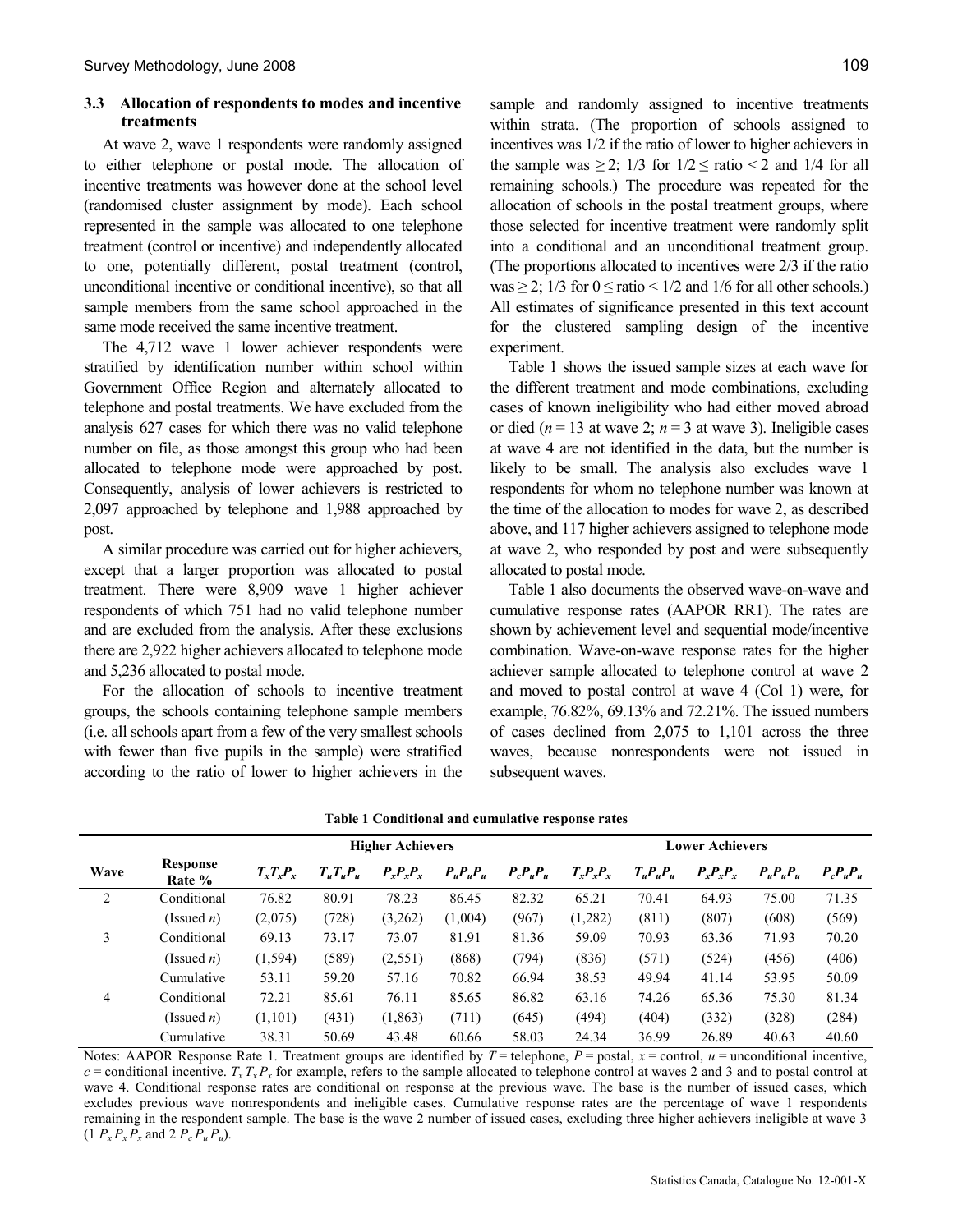#### 4. Outcome measures and methods

The analysis is based on the sample of wave 1 respondents, since allocation to experimental treatments used information collected in the first wave and the corresponding characteristics of wave 1 nonrespondents are unknown. Our focus is therefore on attrition, conditional upon wave 1 response. This is the aspect of non-response that is particular to panel surveys, though of course it must be recognised that the characteristics of attrition are conditional on the characteristics of wave 1 response. The response rate at wave 1 (AAPOR RR1) was 54.80%, excluding 5 cases of known ineligibility (Russell and Phelps 2001). This section describes the outcome measures and methods used to evaluate the hypotheses about the effects of incentives.

#### 4.1 Attrition

To test the effect of incentives on attrition, we estimated the probability of attrition as a function of the experimental design variables *(telephone mode, unconditional incentives,* conditional incentives, lower achievers) and their interactions. For each of the three experimental waves  $(t = 2, 3, 4)$ , we estimated a separate probit model of the probability of attrition, in each case using the wave 1 respondent sample as the base:

$$
Pr(atrition_{ii}) = F(\beta_{0t} + \beta_{1t}tel_i + \beta_{2t}unc_i + \beta_{3t}cond_i
$$
  
+ 
$$
\beta_{4t}la_i + \beta_{5t}tel_i * unc_i + \beta_{6t}la_i * tel_i
$$
  
+ 
$$
\beta_{7t}la_i * unc_i + \beta_{8t}la_i * cond_i
$$
  
+ 
$$
\beta_{9t}la_i * tel_i * unc_i + \varepsilon_i)
$$
 (1)

where  $F$  is the probit link function. The estimated coefficients and standard errors from this model were then used to calculate predicted probabilities of attrition under different treatment conditions and to test for differences due to incentives.

#### 4.2 Item nonresponse

To test the effect of incentives on item nonresponse, we estimated count models of the number of items missing, using all non-filtered items from the core questionnaires in waves 2 ( $n = 44$ ), 3 ( $n = 48$ ) and 4 ( $n = 46$ ), where 'don't know' was counted as a missing value. We used the same specification of the predictors as for model (1) to estimate separate negative binomial regression models for each of the three experimental waves, conditional on response to the given wave. (Overdispersion meant that Poisson models did not fit the data: the P-value of the Likelihood Ratio test of equal mean and variance was 0.0000 for all three waves.)

The estimated coefficients and standard errors from these models were used to calculate predicted item nonresponse under different treatment conditions and to test for differences due to incentives.

#### 4.3 Attrition bias

To test the effect of incentives on attrition bias, we estimated the probability of attrition using model (1) but including wave 1 respondent characteristics and their interactions with the experimental design variables as predictors. We estimated separate probit models for attrition at each of the experimental waves  $(t = 2, 3, 4)$  and for each characteristic, again using the wave 1 respondent sample as the base:

$$
Pr(atrition_{ii}) = F(\beta_{0t} + \beta_{1t}tel_i + \beta_{2t}unc_i + \beta_{3t}cond_i
$$
  
+  $\beta_{4t}la_i + \beta_{5t}tel_i * unc_i + \beta_{6t}la_i * tel_i$   
+  $\beta_{7t}la_i * unc_i + \beta_{8t}la_i * cond_i$   
+  $\beta_{9t}la_i * tel_i * unc_i + \beta_{10}wlchar$   
+  $\beta_{11}wlchar_i * tel_i + ...$   
+  $\beta_{19}wlchar_i * la_i * tel_i * unc_i + \varepsilon_i)$  (2)

where  $\beta_{11}$  to  $\beta_{19}$  are the coefficients for the interactions of the characteristic with the design variables. The coefficient for the respondent characteristic,  $\beta_{10}$ , provides information about the direction, magnitude and, in combination with its standard error, the significance of attrition bias for the postal, no incentive, higher achiever reference group. The interaction of the characteristic and the incentive indicators provide information about the change in attrition bias due to incentives. The significance of all interactions presented in this text was calculated following recommendations for nonlinear models by Norton, Wang and Ai (2004) using the command 'predictnl' in Stata version 9.

The characteristics tested were gender, school type, exam results, current activity (full-time education, employment, not in education, employment or training ("neet")), experience of unemployment, studying for vocational or academic qualifications, household composition (living with parent, partner, neither) and a set of attitudinal questions about employment and training. The wording of all questions is documented in Table 6. The characteristics chosen were those for which respondents and nonrespondents could be expected to differ, based on previous studies of nonresponse in the YCS and other surveys and on nonresponse theories (Groves and Couper 1998; Lynn, Purdon, Hedges and McAleese 1994).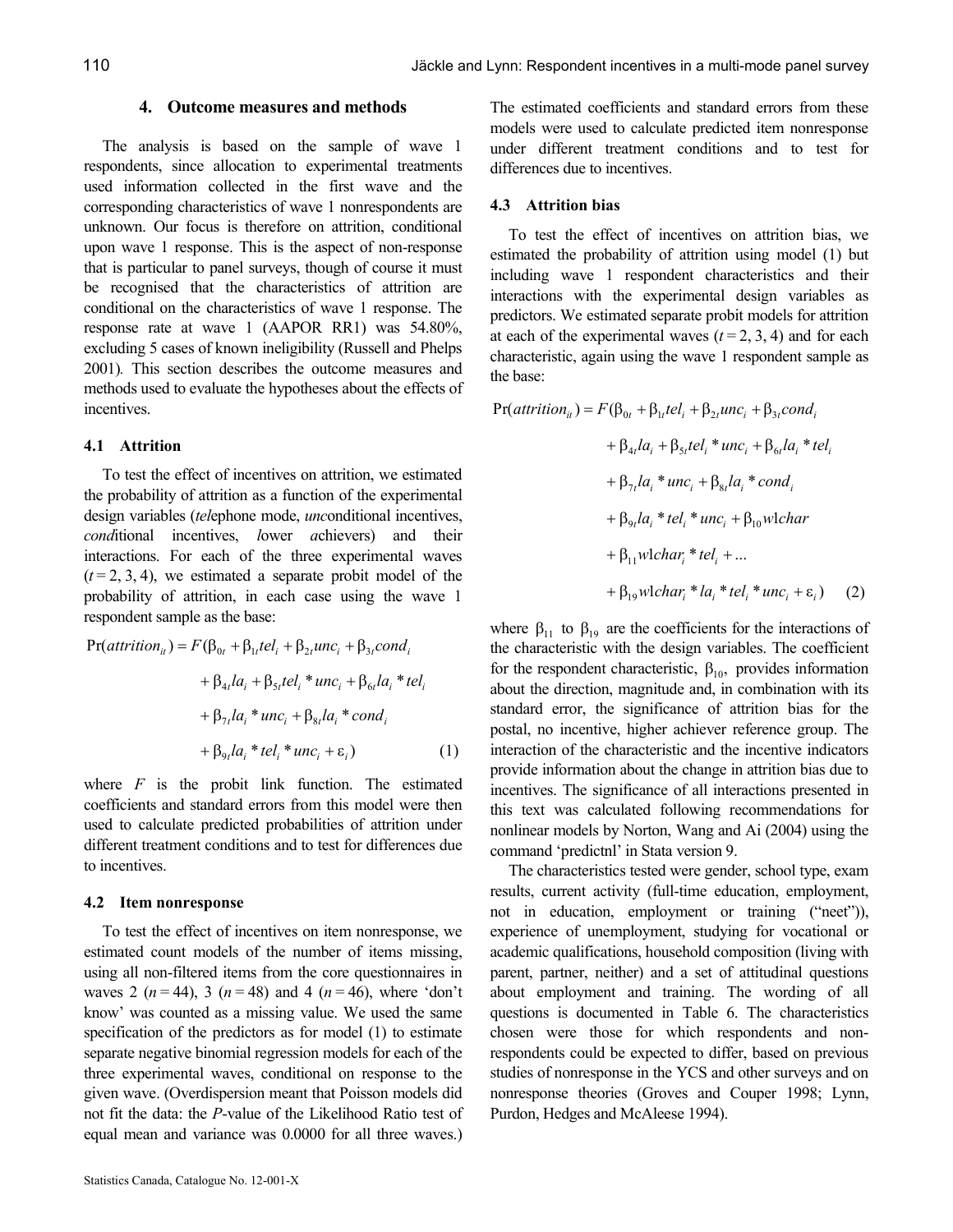#### 4.4 Reported results

Since coefficients from non-linear models cannot be interpreted substantively (Long 1997), we report predicted values based on the model estimates, rather than coefficients. Unless stated otherwise, the results are for the higher achiever group. To convey a sense of the magnitude of differences in outcomes across treatments, we report transformations of the predicted values, comparing each treatment with the comparison group, the higher achiever postal control.

#### 5. Attrition, item nonresponse and attrition bias in the control groups

As a background to the evaluation of the effects of incentives, this section documents the extent of attrition, item nonresponse and attrition bias in the control groups, highlighting differences across waves, achievement levels and modes. Throughout the discussion the higher achiever postal no-incentive group is the reference category, with which all other treatments are compared.

#### 5.1 Attrition

The predicted cumulative attrition rate among higher achievers allocated to the postal control group, increased from 21.77% in wave 2 to 56.53% in wave 4 (Table 2, Col 1). For lower achievers (Col 2), attrition rates in the postal control group were 61% higher at wave 2, but this difference decreased across waves to 29% at wave 4. The difference by achievement level was nonetheless significant in all three waves (*P*-value of  $\beta_4 = 0.0000$  for  $t = 2, 3, 4$ ). In telephone mode (Col 3), attrition rates in the control group were not significantly different at wave 2, but 9% higher at wave 3 (*P*-value of  $\beta_5 = 0.0034$  for  $t = 3$ ). This is contrary to findings from other studies, where nonresponse is generally lower in telephone mode due to the role of the interviewer in persuading respondents to take part in the survey. One possible reason for finding the opposite in this study is that for both the postal and CATI treatment groups, further attempts to obtain responses from initial nonrespondents were made by telephone, so that only the postal group had a multi-mode treatment. Secondly, the burden of the wave 2 survey (measured by the interview length) was higher for the telephone respondents due to the additional modules, possibly leading to higher nonresponse at wave 3 than among the postal sample. The predicted cumulative response rates, which were the base for the calculation of percentage differences across treatment groups, are documented in the first three columns of Table 5.

#### 5.2 Item nonresponse

The predicted number of missing items in the higher achiever postal control group was 2.89 at wave 2, falling to 1.75 at wave 4 (Table 3, Col 1). For lower achievers (Col. 2), the expected count for the control group was 21% higher at wave 2, with the gap increasing to 45% at wave 4. The differences by achievement level were significant in all three waves ( $P \le 0.0001$  for  $\beta_4$ ,  $t = 2, 3, 4$ ). For telephone mode (Col 3), the predicted count was 4% lower at wave 2 and 12% lower at wave 3 ( $P = 0.0000$  for  $\beta_5$ ,  $t = 2, 3$ ), compared with postal mode. The predicted item nonresponse counts, used as the base for the calculations presented in Table 3, are documented in columns 4 to 6 of Table 5.

#### 5.3 Attrition bias

Nonresponse in the higher achiever postal control group was differential for all of the domains tested (Table 4). The respondent samples significantly over-represented those living with their parents, in full-time education or studying for academic qualifications. Predicted attrition rates for those in full-time education in the higher achiever postal control group, for example, were 14% lower than for those not in full-time education at wave 2, with the difference increasing to 17% by wave 4 ( $P = 0.0000$  for  $\beta_{10}$ ,  $t =$ 2, 3, 4). At the same time, the respondent samples underrepresented males, those in secondary modern schools, with low or no exam results, who thought employers did not give young people the right training and that making plans for the future was a waste of time, those in full-time employment, those who had experienced unemployment and those who were studying for vocational qualifications. Bias was particularly strong with respect to qualifications. Those without any or with very low exam qualifications were around 50% more likely to have attrited from the sample by waves 3 and 4, compared to sample members with better qualifications. Similarly, those in full-time employment were 17% more likely than those not in employment (most of whom were still in education) to drop out at wave 2, with the difference increasing to 22% by wave 4.

Including background information used by the YCS for weighting (gender, school type, exam results and region) in the models did not affect the bias for any of the characteristics (in each wave and for each item, the  $P$ -value  $> 0.05$ from Wald tests of the equality of  $\beta_{10}$  estimated with and without background characteristics; not reported), except for bias with respect to qualifications, which was somewhat reduced when the background information was included.

The extent of attrition bias was mostly stable across waves, except for a few characteristics. In the higher achiever postal control sample, the under-representation of males significantly increased from waves 2 to 4 (P-value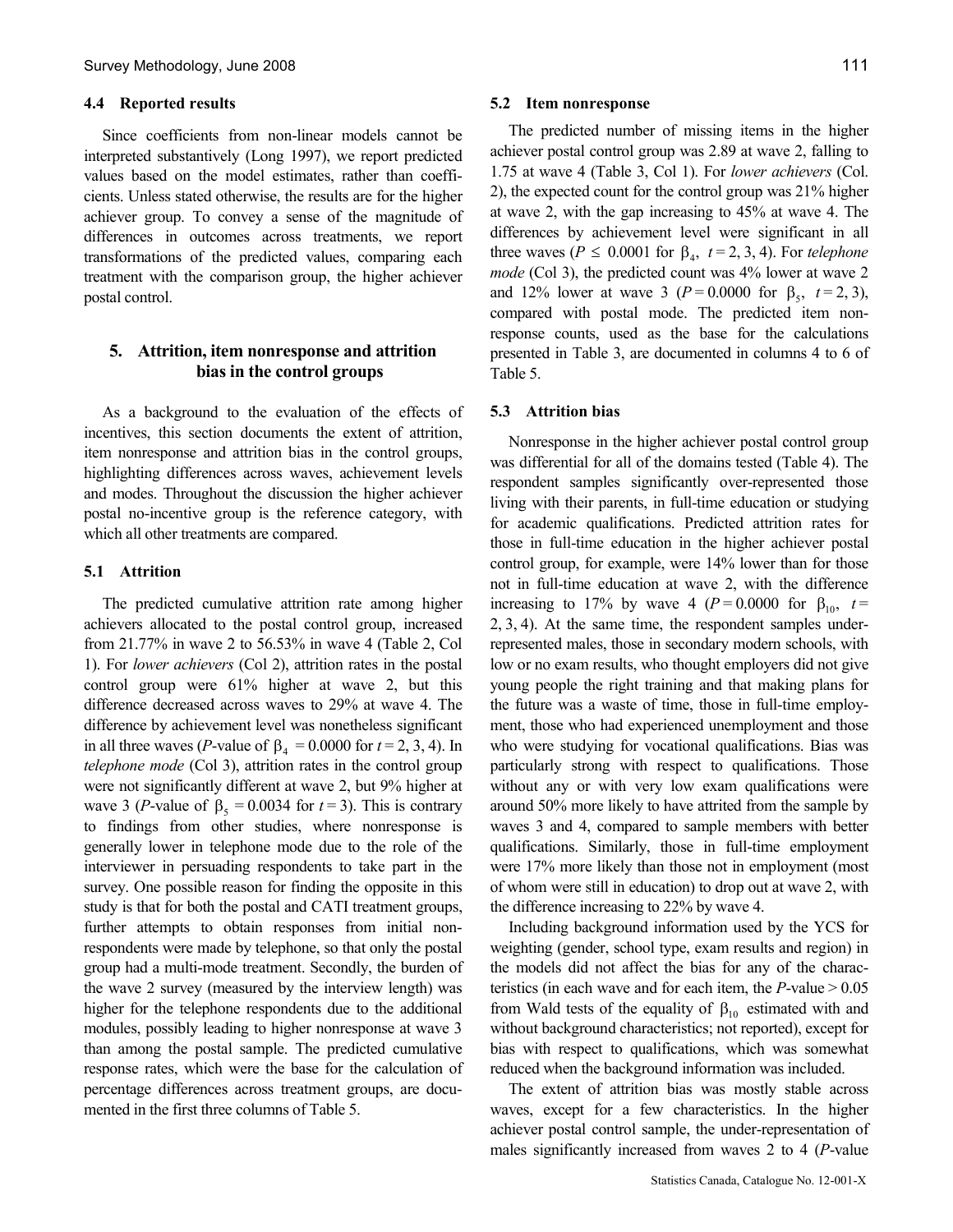from a Wald test of the equality of  $\beta_{10}$  across the two waves  $= 0.0295$ ; not reported). For some of the other characteristics, the bias significantly decreased across waves. Nonresponse bias associated with attending a modern school fell between waves 3 and 4 and bias associated with not having any qualifications fell between waves 2 and 3 and again between waves 3 and 4.

For lower achievers there were few differences in the extent of attrition bias (not reported). Bias by gender, that is the difference in predicted nonresponse rates between males and females, was 12% less than for higher achievers at wave 4 (P-value of the interaction between achievement level and gender was 0.0425 for  $t = 4$ ), and bias by full-time employment was  $4\%$  less at wave 2 (*P*-value = 0.0269 for  $t = 2$ ); bias according to attitudes on training provided by employers was 9% higher at wave 2 (*P*-value =  $0.0056$ ); bias according to whether studying for academic or vocational qualifications was higher at wave 2 (22% and 13%), 6% lower and 1% higher at wave 3, and lower at wave 4 (81% and 92%).

|                    |                       |                                        |                                       |                                       | Table 2 Effect of incentives on attrition rates |                             |                                                                      |                                                |                                                                                 |
|--------------------|-----------------------|----------------------------------------|---------------------------------------|---------------------------------------|-------------------------------------------------|-----------------------------|----------------------------------------------------------------------|------------------------------------------------|---------------------------------------------------------------------------------|
|                    | <b>Control groups</b> |                                        |                                       |                                       | <b>Incentives</b>                               |                             | Incentives by ability                                                | Incentives by mode and ability                 |                                                                                 |
|                    | $\left(1\right)$      | (2)                                    | (3)                                   | (4)                                   | (5)                                             | (6)                         | (7)                                                                  | (8)                                            | (9)                                                                             |
| Wave               | $P_x^{ha}$            | $\frac{P_x^{la} - P_x^{ha}}{P_x^{ha}}$ | $T_x^{ha}$ - $P_x^{ha}$<br>$P_x^{ha}$ | $P_u^{ha}$ - $P_x^{ha}$<br>$P_x^{ha}$ | $(P_c^{ha} - P_x^{ha})/P_x^{ha}$<br>$(4)^{ha}$  | $\frac{(4)^{la}}{(4)^{ha}}$ | $(P_c^{la} - P_x^{la})/P_x^{la}$<br>$(P_c^{ha} - P_v^{ha})/P_v^{ha}$ | $(T_u^{ha} - T_x^{ha})/T_x^{ha}$<br>$(4)^{ha}$ | $(T_u^{la} - T_x^{la})/T_x^{la}$<br>$\overline{(T_u^{ha} - T_x^{ha})/T_x^{ha}}$ |
| $\mathfrak{D}$     | 21.77                 | 0.6112                                 | 0.0650                                | $-0.3777$                             | 0.4966                                          | 0.7602                      | 0.9763                                                               | 0.4669                                         | 0.8471                                                                          |
| $(P\text{-Value})$ |                       | (0.0000)                               | (0.2268)                              | (0.0000)                              | (0.0142)                                        | (0.5085)                    | (0.4332)                                                             | (0.0556)                                       | (0.6810)                                                                        |
| 3                  | 42.86                 | 0.3734                                 | 0.0941                                | $-0.3191$                             | 0.7066                                          | 0.6820                      | 0.6743                                                               | 0.4074                                         | 1.4275                                                                          |
| $(P\text{-Value})$ |                       | (0.0000)                               | (0.0034)                              | (0.0000)                              | (0.0592)                                        | (0.7834)                    | (0.8287)                                                             | (0.0057)                                       | (0.0861)                                                                        |
| 4                  | 56.53                 | 0.2933                                 | ۰                                     | $-0.3040$                             | 0.8402                                          | 0.6179                      | 0.7340                                                               | 0.6597                                         | 0.8338                                                                          |
| $(P-Value)$        |                       | (0.0000)                               |                                       | (0.0000)                              | (0.2244)                                        | (0.2535)                    | (0.8177)                                                             | (0.0911)                                       | (0.9265)                                                                        |

Notes:  $P =$  postal,  $T =$  telephone,  $x =$  control,  $u =$  unconditional incentive,  $c =$  conditional incentive,  $ha =$  higher achievers,  $la =$  lower achievers. Column (1) shows the predicted attrition rate for the postal control higher achiever sample. The remaining columns show proportionate change in predicted rates. P-values of columns 2-4 represent standard errors of the main effects in the probit model; column 5 represents P-values from a Wald test of the equality of the coefficients for conditional and unconditional incentives; columns 7-9 represent P-values for the relevant interactions calculated using 'predictnl' in Stata version 9, according to Norton et al. (2004).

| Table 3 Effect of incentives on item nonresponse (counts) |  |  |  |  |
|-----------------------------------------------------------|--|--|--|--|
|-----------------------------------------------------------|--|--|--|--|

|                    | <b>Control groups</b> |                                        | <b>Incentives</b>                     |                                                |                                                | Incentives by ability           | Incentives by mode and ability                                       |                                                |                                                                      |
|--------------------|-----------------------|----------------------------------------|---------------------------------------|------------------------------------------------|------------------------------------------------|---------------------------------|----------------------------------------------------------------------|------------------------------------------------|----------------------------------------------------------------------|
|                    | (1)                   | (2)                                    | (3)                                   | (4)                                            | (5)                                            | (6)                             | (7)                                                                  | (8)                                            | (9)                                                                  |
| Wave               | $P_x^{ha}$            | $\frac{P_x^{la} - P_x^{ha}}{P_x^{ha}}$ | $T_x^{ha}$ - $P_x^{ha}$<br>$P_x^{ha}$ | $P_u^{ha} - P_x^{ha}$<br>$\overline{P_x^{ha}}$ | $(P_c^{ha} - P_x^{ha})/P_x^{ha}$<br>$(4)^{ha}$ | $(4)^{la}$<br>$\sqrt{(4)^{ha}}$ | $(P_c^{la} - P_x^{la})/P_x^{la}$<br>$(P_c^{ha} - P_x^{ha})/P_x^{ha}$ | $(T_u^{ha} - T_x^{ha})/T_x^{ha}$<br>$(4)^{ha}$ | $(T_u^{la} - T_x^{la})/T_x^{la}$<br>$(T_u^{ha} - T_x^{ha})/T_x^{ha}$ |
| $\mathfrak{D}$     | 2.89                  | 0.2068                                 | $-0.9579$                             | 0.1008                                         | 1.3849                                         | 2.4825                          | 0.6927                                                               | 0.1820                                         | $-0.4094$                                                            |
| $(P-Value)$        |                       | (0.0005)                               | (0.0000)                              | (0.0173)                                       | (0.4790)                                       | (0.1308)                        | (0.6472)                                                             | (0.6251)                                       | (0.9202)                                                             |
| 3                  | 2.54                  | 0.3879                                 | $-0.8828$                             | 0.1660                                         | 1.5599                                         | 1.6788                          | 1.2445                                                               | $-0.9526$                                      | $-0.1378$                                                            |
| $(P-Value)$        |                       | (0.0001)                               | (0.0000)                              | (0.0049)                                       | (0.2372)                                       | (0.4339)                        | (0.6796)                                                             | (0.0442)                                       | (0.3890)                                                             |
| 4                  | 1.75                  | 0.4533                                 |                                       | 0.0085                                         | 17.5491                                        | 16.8405                         | 0.4621                                                               | 13.8706                                        | 2.3073                                                               |
| $(P\text{-Value})$ |                       | (0.0013)                               |                                       | (0.9262)                                       | (0.2133)                                       | (0.4724)                        | (0.6481)                                                             | (0.5049)                                       | (0.4530)                                                             |

Notes:  $P =$  postal,  $T =$  telephone,  $x =$  control,  $u =$  unconditional incentive,  $c =$  conditional incentive,  $ha =$  higher achievers,  $la =$  lower achievers. Column (1) shows the predicted number of missing items of 44 non-branched items at wave 2, 48 at wave 3 and 46 at wave 4. The remaining columns show proportionate change in predicted item nonresponse counts. P-values of columns 2-4 represent standard errors of the exponentiated coefficients from the count model; column 5 represents P-values from a Wald test of the equality of the exponentiated coefficients for conditional and unconditional incentives; columns 7-9 represent P-values for the relevant interactions calculated using' predictnl' in Stata version 9, according to Norton et al.(2004).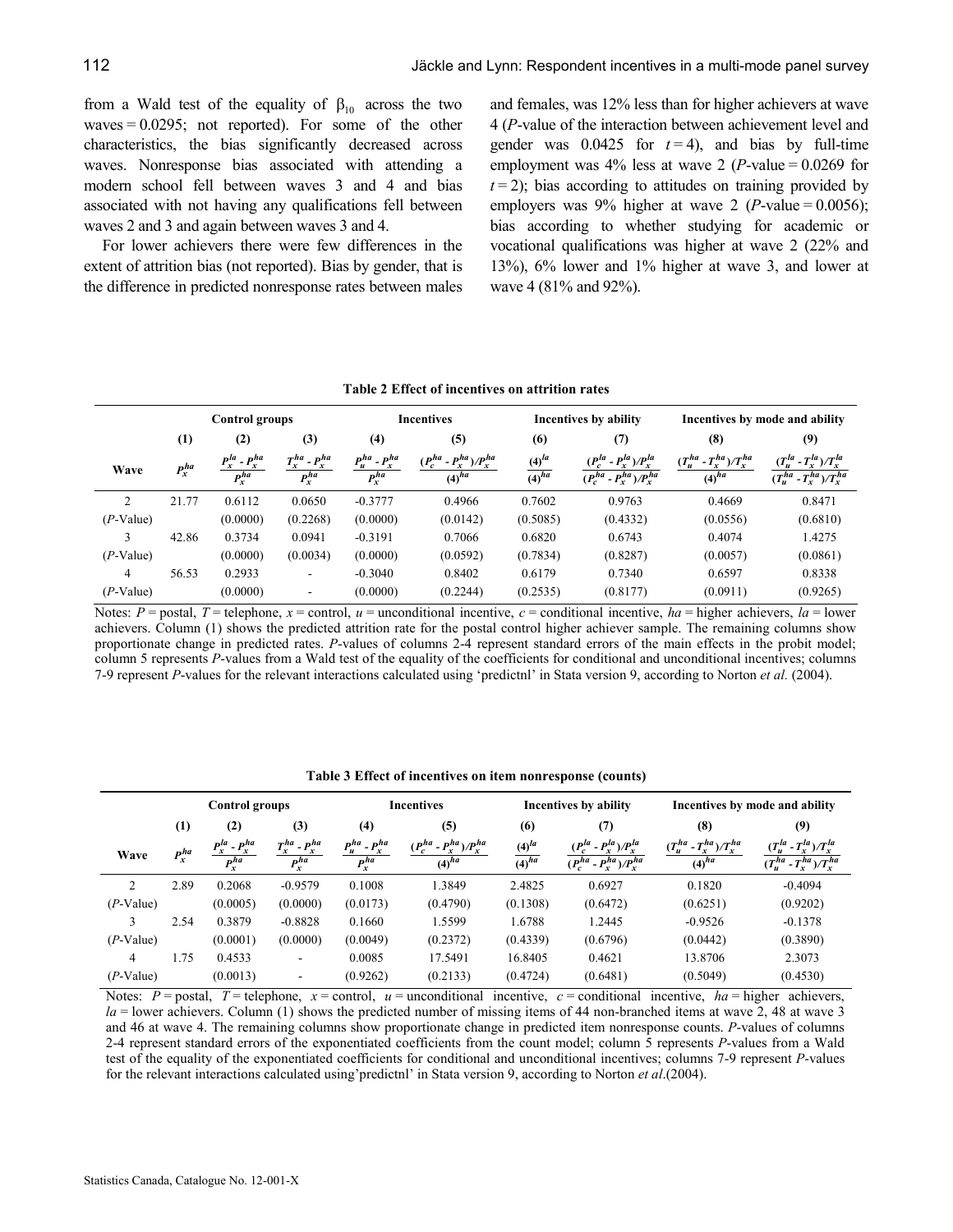|                                              | Wave 2    | P-Value  | Wave 3    | P-Value  | Wave 4    | P-Value  |
|----------------------------------------------|-----------|----------|-----------|----------|-----------|----------|
| Male                                         | 0.0807    | (0.0000) | 0.1330    | (0.0000) | 0.1474    | (0.0000) |
| School type                                  |           |          |           |          |           |          |
| Comprehensive 16                             | 0.0196    | (0.2645) | 0.0102    | (0.6178) | 0.0259    | (0.2060) |
| Comprehensive 18                             | $-0.0197$ | (0.1966) | $-0.0138$ | (0.4444) | $-0.0200$ | (0.2650) |
| Selective                                    | $-0.0188$ | (0.3661) | $-0.0547$ | (0.0407) | $-0.0213$ | (0.4577) |
| Modern                                       | 0.2310    | (0.0001) | 0.2423    | (0.0004) | 0.1597    | (0.0261) |
| Independent                                  | $-0.0142$ | (0.4639) | 0.0147    | (0.5245) | $-0.0068$ | (0.7756) |
| Exam results                                 |           |          |           |          |           |          |
| $5+$ grades A-C                              | $-0.0977$ | (0.1778) | $-0.0866$ | (0.3060) | $-0.1795$ | (0.0320) |
| 1-4 grades A-C                               | 0.0831    | (0.2857) | 0.0721    | (0.4298) | 0.1696    | (0.0606) |
| 5+ grades D-G                                | 0.0324    | (0.8769) | 0.0715    | (0.7739) | 0.1849    | (0.4536) |
| 1-4 grades D-G                               | $-0.2177$ | (0.0000) | 0.5714    | (0.0000) | 0.4347    | (0.0000) |
| None                                         | 0.7826    | (0.0000) | 0.5716    | (0.0000) | 0.4348    | (0.0000) |
| Attitudes                                    |           |          |           |          |           |          |
| Employers don't give training                | 0.0842    | (0.0000) | 0.0882    | (0.0000) | 0.0798    | (0.0001) |
| Training more important than pay             | 0.0108    | (0.4808) | $-0.0070$ | (0.6979) | $-0.0062$ | (0.7370) |
| Plans for future are a waste of time         | 0.0656    | (0.0959) | 0.1457    | (0.0015) | 0.1371    | (0.0030) |
| Information about opportunities              | 0.0034    | (0.8431) | $-0.0204$ | (0.3266) | $-0.0236$ | (0.2549) |
| Enough support planning future               | 0.0063    | (0.6771) | 0.0043    | (0.8233) | $-0.0105$ | (0.5848) |
| Current activity                             |           |          |           |          |           |          |
| In full-time education                       | $-0.1371$ | (0.0000) | $-0.1462$ | (0.0000) | $-0.1728$ | (0.0000) |
| In full-time employment                      | 0.1661    | (0.0003) | 0.1983    | (0.0001) | 0.2201    | (0.0000) |
| Neither in employment, education or training | 0.0898    | (0.1387) | 0.1036    | (0.1495) | 0.1098    | (0.1184) |
| ILO unemployed                               | 0.0112    | (0.6272) | 0.0573    | (0.0421) | 0.0475    | (0.0879) |
| Unemployed during past 12 months             | 0.0246    | (0.4216) | 0.0731    | (0.0523) | 0.0891    | (0.0146) |
| Studying for academic qualifications         | $-0.1173$ | (0.0000) | $-0.1351$ | (0.0000) | $-0.1341$ | (0.0000) |
| Studying for vocational qualifications       | 0.0677    | (0.0001) | 0.0882    | (0.0000) | 0.0721    | (0.0003) |
| Living arrangements                          |           |          |           |          |           |          |
| Living with parent                           | $-0.1348$ | (0.0111) | $-0.1916$ | (0.0027) | $-0.1033$ | (0.0986) |
| Living with partner                          | 0.0904    | (0.4457) | $-0.0441$ | (0.7475) | $-0.1042$ | (0.4525) |

Notes: Predicted differences in attrition rates based on  $\hat{\beta}_{10,t}$ , *i.e.*, prediction for each category compared to all residual categories. Each table entry is from a different model as explained in the text. P-values based upon estimated standard errors of the coefficient for the characteristic in the probit model.

Attrition bias in telephone mode was no different from postal mode, except for differential nonresponse by gender: the bias was 7% less at wave 2, 2% less at wave 3 and 1% more at wave 4 (P-value of the interaction between telephone mode and gender was  $\leq 0.002$  for  $t = 2, 3, 4$ ).

#### 6. Evaluation of hypotheses

The evidence discussed here is summarised in Table 2 (effects of incentives on attrition), Table 3 (effects on item nonresponse), Table 4 (effects on attrition bias) and Table 5 (net effect on unit and item nonresponse).

H1: Effects of incentives on attrition rate, attrition bias and item nonresponse.

Incentives reduced attrition and increased item nonresponse but did not impact on attrition bias. Unconditional incentives reduced cumulative attrition in the postal higher achiever sample (Table 2, Col 4) by 38% (corresponding to an 8 percentage point difference) at wave 2, 32% at wave 3 and 30% at wave 4 (*P*-value of  $\beta_2 = 0.0000$  for  $t = 2, 3, 4$ ). At the same time, the incentive increased *item nonresponse* by 10% at wave 2 and 17% at wave 3 (*P*-value of β<sub>2</sub> ≤ 0.05

for  $t = 2, 3$ ), but had no effect at wave 4 (Table 3, Col 4). The difference across waves was however not significant (see *H*2).

Incentives had a proportionate effect on attrition across all respondent characteristics tested and therefore did not reduce attrition bias: the P-value of the interaction of unconditional incentives and respondent characteristics was > 0.05 for all characteristics and waves (not reported). The exception was the proportion of pupils in 'modern' schools who were under-represented in all three waves. (Modern schools were the smallest category, representing only 2.8% of the wave 1 respondent sample.) Unconditional incentives reduced this bias by 60%, 47% and 78% at waves 2, 3 and 4 respectively (P-values of the interaction of incentives and modern school  $\leq 0.01$  for  $t = 2, 3, 4$ ).

Since incentives had a positive effect on unit response and a negative effect on item response, Table 5 documents the net effect on the amount of information collected in the survey. The benefits of incentives in terms of unit nonresponse clearly outweighed the cost in terms of item nonresponse. For each sample person issued at wave 2, the predicted unit and item response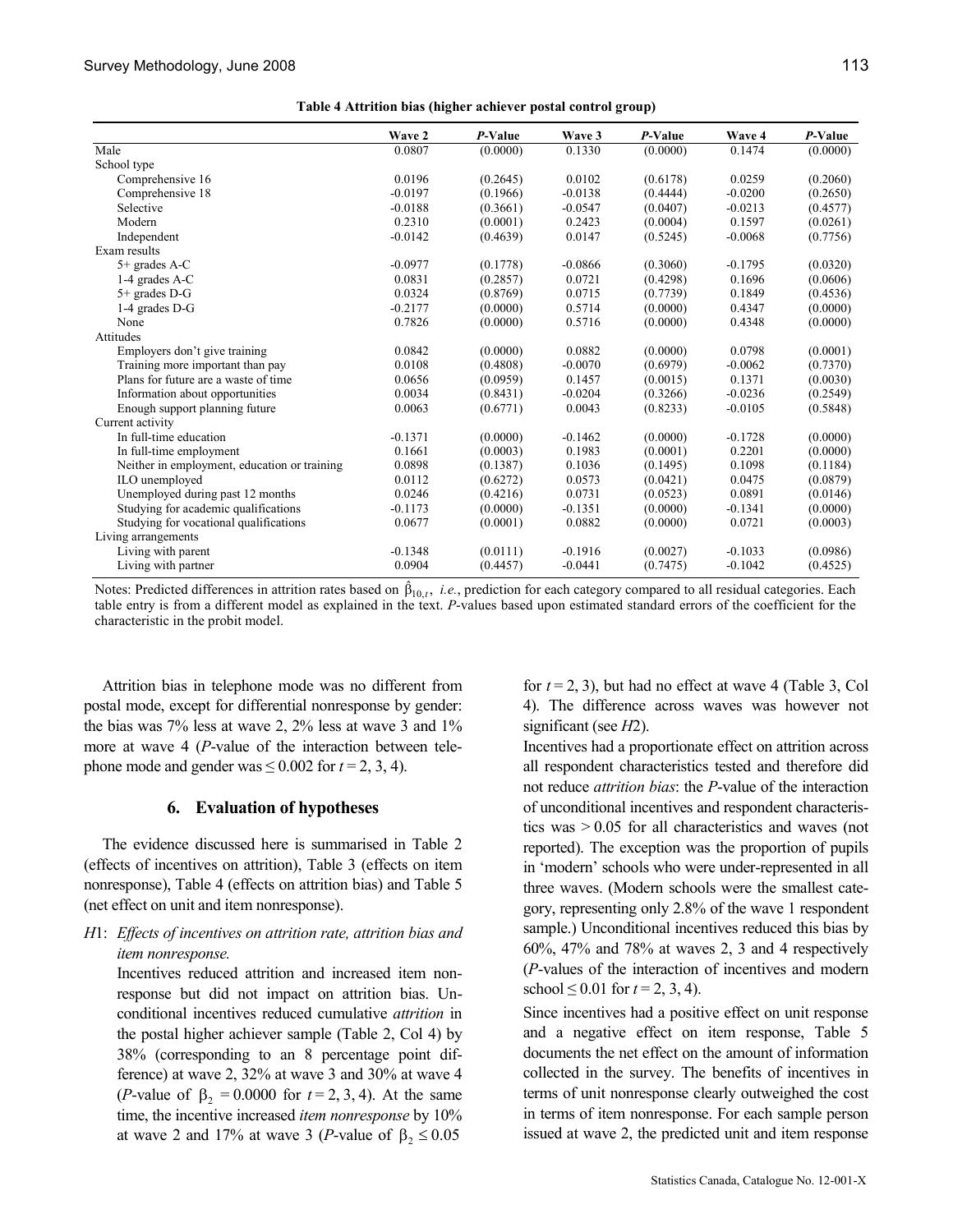rates for the postal higher achiever sample implied that by wave 4, 40% more valid items were collected with unconditional incentives compared to the control group. For lower achievers, 50% more information was collected with incentives. This is, however, a crude measure of the net effect of incentives, since in a multivariate analysis or for analyses of change, different patterns of missingness across items or across waves may lead to large numbers of cases being dropped by pairwise deletion.

H2: Effects of incentives across waves.

The effect on attrition decreased somewhat across waves, while the effects on item nonresponse and attrition bias were constant. Incentives reduced attrition by 38% at wave 2, 32% at wave 3 and 30% at wave 4 (Table 2, Col 4). The effects were similar at waves 2 and 3, but significantly different between waves 2 and 4 and between waves 3 and 4 (P-value from a Wald test of the equality of  $\beta_2$  across waves was  $\leq 0.05$ ). Although the relative effect of incentives decreased, the absolute effect increased across waves (-17 percentage points at wave 4, compared to -8 and -14 at waves 2 and 3, see Table 5). The effect of incentives on item nonresponse was not significantly different across waves (*P*-value of equality of  $\beta_2$  across waves was  $> 0.05$ ), although the predicted numbers of missing items fell across waves. Similarly, the effects of incentives on *attrition bias* did not differ across waves.

- H3: Conditional compared to unconditional incentives. Unconditional incentives had a greater effect in reducing attrition than conditional incentives, but similar effects on item nonresponse and attrition bias. For higher achievers, the conditional incentives used at wave 2 were only half as effective at reducing attrition as unconditional incentives (Table 2, Col 5) and the difference between the two conditions was significant (*P*-value from a Wald test of the equality of  $\beta_2$  and  $\beta_3$ was 0.0142). At the same time, conditional incentives increased item nonresponse by 38% more than unconditional incentives (Table 3, Col 5), but the difference was not significant. Conditional incentives somewhat reduced *attrition bias* for a single characteristic: sample members in the control group studying for vocational qualifications at wave 1 were 6.8% more likely to drop out than those not studying for vocational qualifications. With conditional incentives the difference was 6.4% (P-value of the interaction of conditional incentives with this characteristic was  $\leq$  0.05 for  $t = 2$ ).
- H4: Differential effects by mode.

Incentives had more effect on attrition and item nonresponse in postal than telephone mode, but no

effect on attrition bias in either mode. In telephone mode, unconditional incentives had less than half the effect on attrition they had in postal mode for the higher achiever group (Table 2, Col 8). The difference was significant at wave 3 (P-value of the interaction between telephone mode and unconditional incentives was 0.0057) but not at wave 2. At wave 3, incentives increased item nonresponse 5% less in telephone mode than in postal mode (P-value of the interaction was 0.0442), but the difference at wave 2 was not significant. The lack of effect of unconditional incentives on attrition was no different across the two modes.

- H5: Effects of changes in mode or incentive treatment.
	- Changing the incentive condition or mode did not have lasting effects. Changing the treatment from conditional to unconditional incentives had no lasting effect on either *attrition* or *item nonresponse* ( $P > 0.05$  from Wald tests of the equality of  $\beta_2$  and  $\beta_3$  for  $t = 3, 4$ ) and the effects after the change in treatment were similar to those for the sample allocated to unconditional incentives from the start (Tables 2 and 3, Col 5). Changing the survey mode from telephone to postal did not have a lasting effect on *attrition* or *item nonresponse* either  $(P = value of the interaction for)$ telephone mode and unconditional incentives > 0.05 at  $t = 4$ ) and the effects after the change in mode were no different from the effects for the sample allocated to postal unconditional incentives from the start (Tables 2 and 3, Col 8).
- H6: Differential effects by ability level.

The effects of incentives were similar across achievement levels. Differences between achievement levels in the proportional effects of unconditional and conditional incentives on attrition and item nonresponse, were not significant (Cols 6 and 7 in Tables 2 and 3 report the P-values of the interactions of achievement level with each of the incentive treatments), since the absolute effects were comparable. Unconditional incentives, for example, reduced attrition at wave 2 by 8 percentage points among higher achievers and 10 percentage points among lower achievers. However, since the level of nonresponse in the control group was 61% higher for the lower achiever group, the similar absolute effect implied a smaller proportional effect of only 76% of the effect for higher achievers.

Similarly, the difference between modes was not differential by achievement (Tables 2 and 3, Col 9 report the P-values of the interaction between achievement level, unconditional incentives and telephone mode) and the lack of effect on attrition bias was no different for lower achievers (not reported).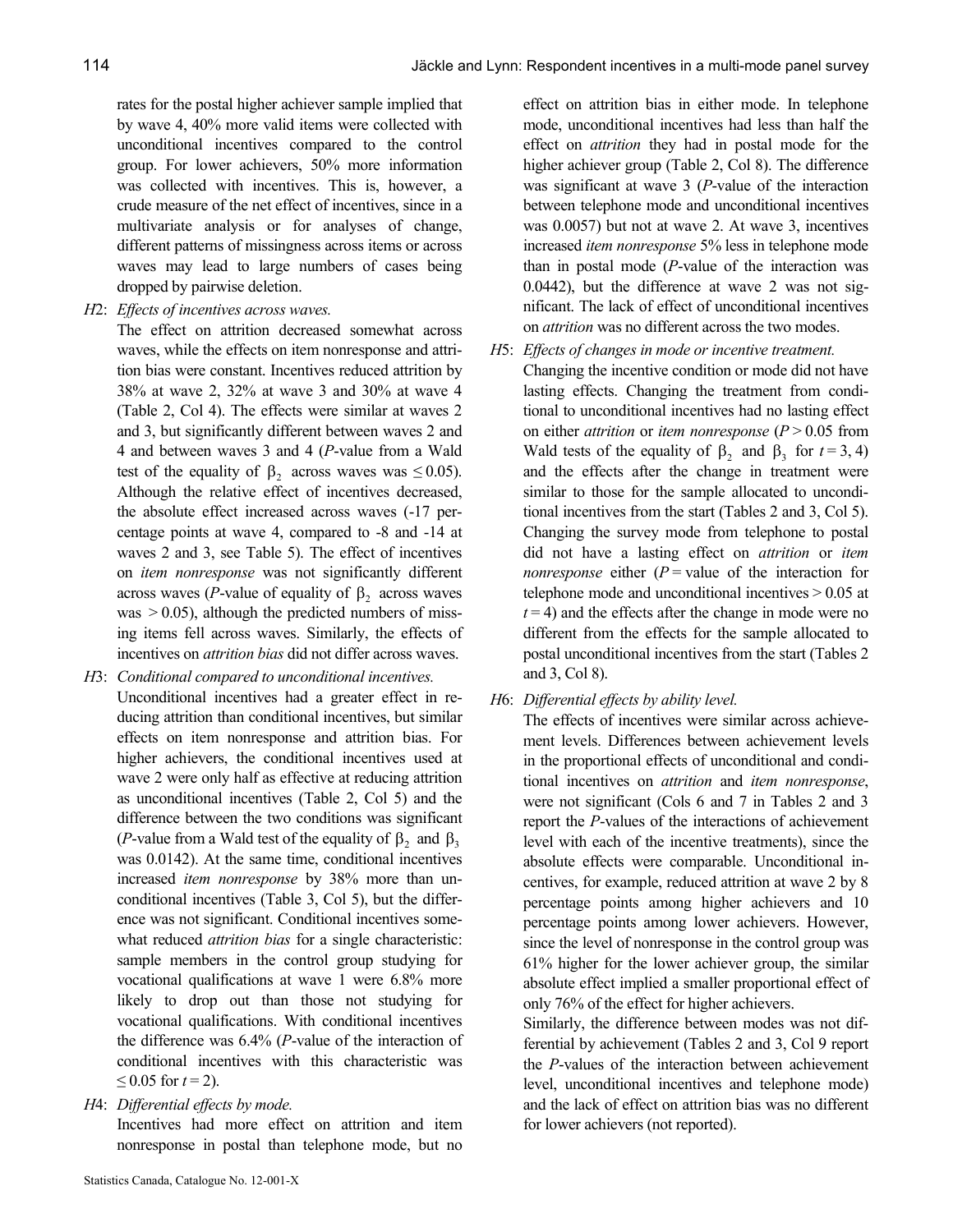|           |             | Predicted cumulative RR (%) |       |       | Predicted mean # INR |                |      | # valid items per unit issued at w2:<br>incentive/control |                          |                          |
|-----------|-------------|-----------------------------|-------|-------|----------------------|----------------|------|-----------------------------------------------------------|--------------------------|--------------------------|
|           |             | w2                          | w3    | w4    | w2                   | w <sub>3</sub> | w4   | w2                                                        | w3                       | w4                       |
| Higher    | $P_{\rm r}$ | 78.23                       | 57.14 | 43.47 | 2.89                 | 2.54           | 1.75 | ۰                                                         | $\overline{\phantom{a}}$ | $\overline{\phantom{a}}$ |
| Achievers | $P_u$       | 86.45                       | 70.82 | 60.66 | 3.19                 | 2.96           | 1.77 | 1.097                                                     | 1.228                    | 1.395                    |
|           | $P_c$       | 82.32                       | 66.80 | 57.91 | 3.30                 | 3.20           | 2.01 | 1.042                                                     | 1.152                    | 1.324                    |
|           | $T_{\rm r}$ | 76.82                       | 53.11 | 38.31 | 0.12                 | 0.30           | 1.61 | ۰                                                         | $\overline{\phantom{a}}$ | $\overline{\phantom{a}}$ |
|           | $T_u$       | 80.91                       | 59.20 | 50.69 | 0.12                 | 0.25           | 1.80 | 1.053                                                     | 1.116                    | 1.317                    |
| Lower     | $P_{x}$     | 64.93                       | 41.14 | 26.89 | 3.49                 | 3.52           | 2.54 | ۰                                                         | $\overline{\phantom{a}}$ | $\overline{\phantom{a}}$ |
| Achievers | $P_u$       | 75.00                       | 53.95 | 40.63 | 4.37                 | 4.51           | 2.91 | 1.130                                                     | 1.282                    | 1.498                    |
|           | $P_c$       | 71.35                       | 50.09 | 40.60 | 3.83                 | 4.66           | 2.72 | 1.090                                                     | 1.186                    | 1.504                    |
|           | $T_{\rm r}$ | 65.21                       | 38.53 | 24.34 | 0.50                 | 3.48           | 2.35 | $\overline{\phantom{a}}$                                  | $\overline{\phantom{a}}$ | ۰.                       |
|           | $T_u$       | 70.41                       | 49.94 | 36.99 | 0.49                 | 3.56           | 2.99 | 1.080                                                     | 1.294                    | 1.498                    |

Table 5 Net effect of incentives on unit and item response

Notes: RR = response rate, INR = item nonresponse,  $#$  = number. T = telephone, P = postal, x = control, u = unconditional incentive,  $c$  = conditional incentive. Calculation based on  $4\overline{4}$  non-branched items at wave 2, 48 at wave 3 and 46 at wave 4. The number of valid items is calculated as  $RR_4*(44-INR_2 + 48-INR_3 + 46-INR_4)$ .

#### Table 6 Question wording of items included in analysis of nonresponse bias

| <b>Variable</b>      | <b>Question wording</b>                                                                                                                                                                                                                                                                                                                                                                                                                                             |
|----------------------|---------------------------------------------------------------------------------------------------------------------------------------------------------------------------------------------------------------------------------------------------------------------------------------------------------------------------------------------------------------------------------------------------------------------------------------------------------------------|
| Year 11 exam results | "Please tell us: a) Which GCSE subjects you studied in Years 10 and 11, b) Which GCSE subjects you have taken an exam in,<br>c) Your GCSE results (do not record any re-sit results obtained in Year 11)."                                                                                                                                                                                                                                                          |
| Attitudes:           | "Here are some things which people have said. We would like to know what you think. Please put a cross in one box for each<br>statement: Agree, Disagree, Don't know."                                                                                                                                                                                                                                                                                              |
| ATT: employers       | Agree: "Most employers don't give young people the right king of training at work."                                                                                                                                                                                                                                                                                                                                                                                 |
| ATT: training/pay    | Agree: "In looking for a job, I am more concerned to find one with training than one that pays the best."                                                                                                                                                                                                                                                                                                                                                           |
| ATT: plans           | Agree: "I think that making plans for the future is a waste of time."                                                                                                                                                                                                                                                                                                                                                                                               |
| ATT: information     | Agree: "I know how to find out about future work, training or education opportunities."                                                                                                                                                                                                                                                                                                                                                                             |
| ATT: support         | Agree: "I get enough support in planning my future."                                                                                                                                                                                                                                                                                                                                                                                                                |
| Current activity:    | "Please put a cross against one box to tell us your main activity at the moment: a) Out of work/unemployed, b) Modern<br>Apprenticeship, National Traineeship, Youth Training or other government supported training, c) In a full-time job (over 30<br>hours a week), d) In a part-time job (if this is your <i>main</i> activity), e) In full-time education at school or college, f) Looking<br>after home or family, g) Doing something else (please specify)." |
| In ft education      | In full-time education.                                                                                                                                                                                                                                                                                                                                                                                                                                             |
| In ft employment     | In full-time employment.                                                                                                                                                                                                                                                                                                                                                                                                                                            |
| <b>NEET</b>          | Not in employment, education or training.                                                                                                                                                                                                                                                                                                                                                                                                                           |
| ILO unemployed       | Unemployed and searching for job among economically active (YCS derived variable).                                                                                                                                                                                                                                                                                                                                                                                  |
| Unemployed           | Unemployed in one or more months from April 1999 to March 2000: "We would also like to know what you have been doing<br>over the past months. Please put a cross in one box for each month to show us what you were doing for all, or most of each<br>month".                                                                                                                                                                                                       |
|                      | Response options as for current activity, including 'On holiday'.                                                                                                                                                                                                                                                                                                                                                                                                   |
| Studying (ac)        | Yes: "At present, are you studying for GCSE, A/S or A-level qualifications?"                                                                                                                                                                                                                                                                                                                                                                                        |
| Studying (voc)       | Yes: "At present, are you studying for any GNVOs (General National Vocational Qualifications)?" or "At present, are you<br>studying for NVQ (National Vocational Qualification) or any other vocational or professional qualification including BTEC,<br>City & Guilds or RSA qualifications?"                                                                                                                                                                      |
| Household:           | "Who lives in the same household as you? a) Father, b) Stepfather, c) Mother, d) Stepmother, e) Your own children,<br>f) Brothers and sisters g) Other persons (please write in their relationship to you)."                                                                                                                                                                                                                                                        |
| Living with parent   | Living with one or more of father, stepfather, mother or stepmother.                                                                                                                                                                                                                                                                                                                                                                                                |
| Living with partner  | Living with boyfriend, girlfriend, husband, wife or partner.                                                                                                                                                                                                                                                                                                                                                                                                        |

#### 7. Summary and discussion

This study has provided new evidence on the effects of continued incentive payments in a multi-mode panel study. We tested the effects of incentives on attrition, item nonresponse and attrition bias and whether these effects changed across waves. We also tested whether conditional

and unconditional incentives had similar effects, whether incentive effects were differential across modes and ability levels, and whether changes in the incentive treatment or mode had lasting impact on the effect of incentives in subsequent waves.

The findings showed that unconditional incentives significantly reduced attrition and, although they also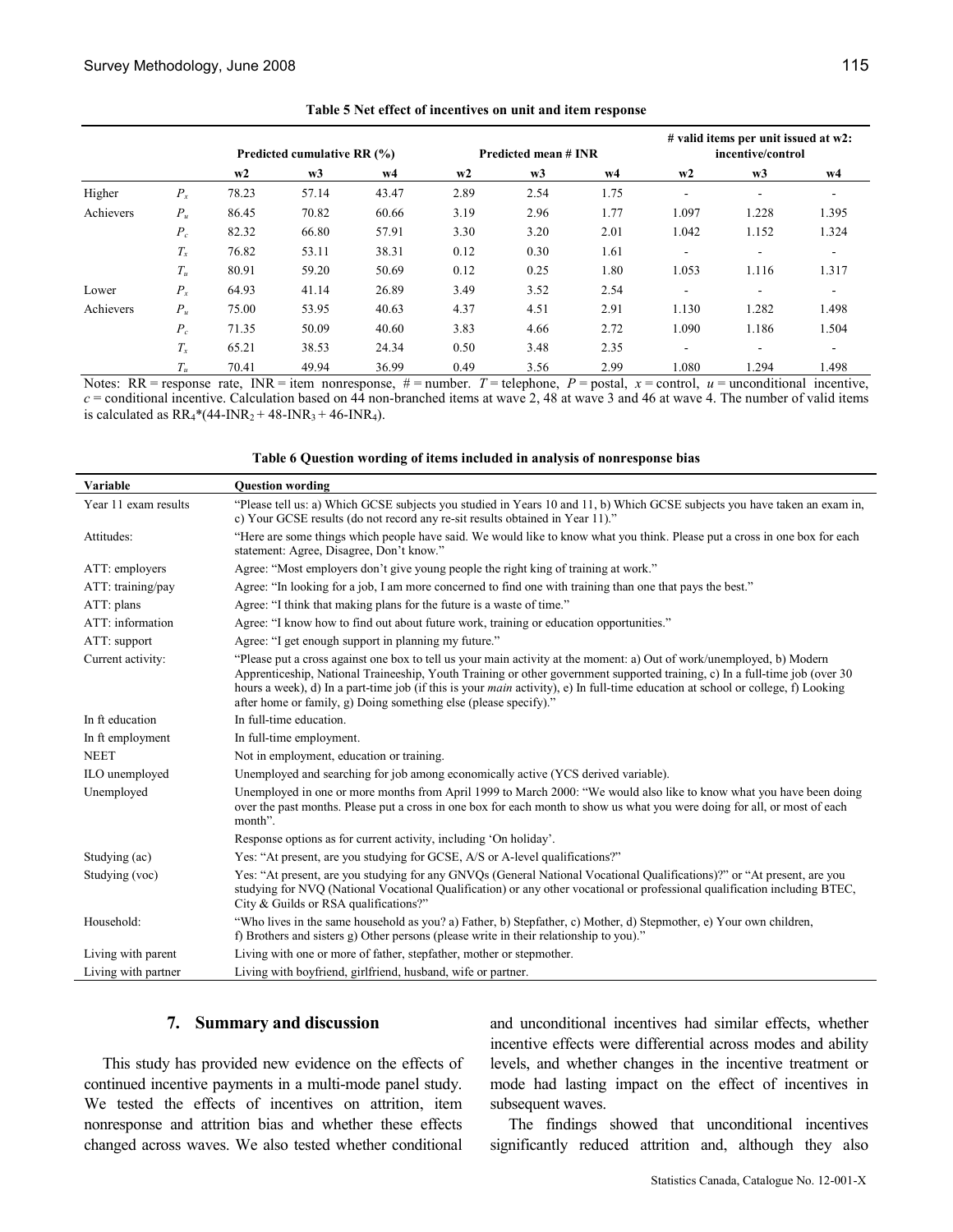increased item nonresponse, the net effect on the amount of information collected by the survey was positive. Incentives had proportionate effects across a range of respondent characteristics and as a result did not impact on attrition bias in terms of those characteristics. Item nonresponse increased more with unconditional than conditional incentives, and more in postal than in telephone mode. Attrition bias was not affected by either incentive treatment in either mode. Across waves, incentives had a somewhat decreasing effect on attrition, but similar effects on item nonresponse. The lack of effect on attrition bias was also a constant across waves. Changes in incentive treatment from conditional to unconditional, and in mode from telephone to postal, did not affect outcomes at later waves.

The findings imply that respondent incentives are an effective means of maintaining sample sizes of a panel and ensuring its value in terms of efficiency of estimation and feasibility of subgroup analyses. Among lower achievers, fully 50% more information was collected during the three experimental waves, in terms of the number of valid items per case issued at the start. Incentives were safe, in the sense that increased response rates did not inadvertently increase nonresponse bias in terms of observed characteristics.

Changes in incentive treatment did not have lasting effect; however, in this study the only change implemented was an improvement for the respondent, from conditional to unconditional incentives. Expectations formed on the basis of previous incentive treatments may well mean that changes have lasting effect, if the change reduces the value of the incentive in the eyes of the respondent (see, Singer, Van Hoewyk and Maher 1998).

Incentives had no effect on attrition bias. We could however not evaluate the effect on bias of nonresponse at wave 1. Ideally, we would assess both the magnitude of bias due to nonresponse at wave 1 and due to subsequent attrition, and the effects of incentives on both. It is possible that nonresponse at wave 1 is more detrimental in terms of bias than later attrition, especially in studies such as the present one with low initial response rates. In this case, the effect of incentives on bias at wave 1 may be more important than any effect on bias caused by attrition. In addition, the discussion of the effects of incentives on attrition bias has focused entirely on observed characteristics and although incentives did not have differential effects in terms of these, they may nonetheless have differential effects in terms of unobserved factors. If this were the case, the use of respondent incentives could introduce sample selection bias in multivariate estimates, if the unobservables determining the responsiveness to incentives are correlated with outcomes measured by the survey (Kennedy 2003). For example, if responsiveness to incentives depends on time preferences for money and this

factor also determines the decision to leave further education and work instead, then models of the determinants of educational outcomes will lead to biased estimates.

Finally, there was little evidence that the respondent sample became less sensitive to incentives across waves as potentially less committed sample members dropped out. This finding is consistent with Laurie (2007), who reported that an increase in the value of an incentive in the British Household Panel Survey significantly increased response, even after 14 waves of the panel, with already high annual response rates of around 95% each year. Since previous studies have found that the effects of one-off incentives can carry over across waves (James 1997; Laurie and Lynn in press; Mack et al. 1998), a formal test of marginal effects of incentives would however require comparisons with a treatment group only offered an incentive at the first wave.

#### Acknowledgements

We would like to thank Iain Noble at the Department for Children Schools and Families for facilitating the data and commenting on an earlier version of the paper, Tim Thair and Rory Fitzgerald for patient and helpful response to data queries, Noah Uhrig, Heather Laurie for comments and Mark Bryan for advice on the calculation of interactions in nonlinear models. The views expressed are those of the authors and not necessarily those of the Department for Education and Skills.

#### References

- AAPOR (2006). Standard Definitions: Final Dispositions of Case Codes and Outcome Rates for Surveys. 4<sup>th</sup> Edition: American Association for Public Opinion Research.
- Armstrong, J.S. (1975). Monetary incentives in mail surveys. Public Opinion Quarterly, 39, 111-116.
- Berk, M.L., Mathiowetz, N.A., Ward, E.P. and White, A.A. (1987). The effect of prepaid and promised incentives: Results of a controlled experiment. Journal of Official Statistics, 3, 449-457.
- Church, A.H. (1993). Estimating the effect of incentives on mail survey response rates: A meta-analysis. Public Opinion Quarterly, 57, 62-79.
- Davern, M., Rockwood, T.H., Sherrod, R. and Campbell, S. (2003). Prepaid monetary incentives and data quality in face-to-face interviews: Data from the 1996 survey of income and program participation incentive experiment. Public Opinion Quarterly, 67, 139-147.
- Downs, B. (1999). Incentive Use in Panel Surveys. Internal Census Bureau Memorandum. Washington, DC: US Census Bureau.
- Fox, R.J., Crask, M.R. and Kim, J. (1988). Mail survey response rate: A meta-analysis of selected techniques for inducing response. Public Opinion Quarterly, 52, 467-491.